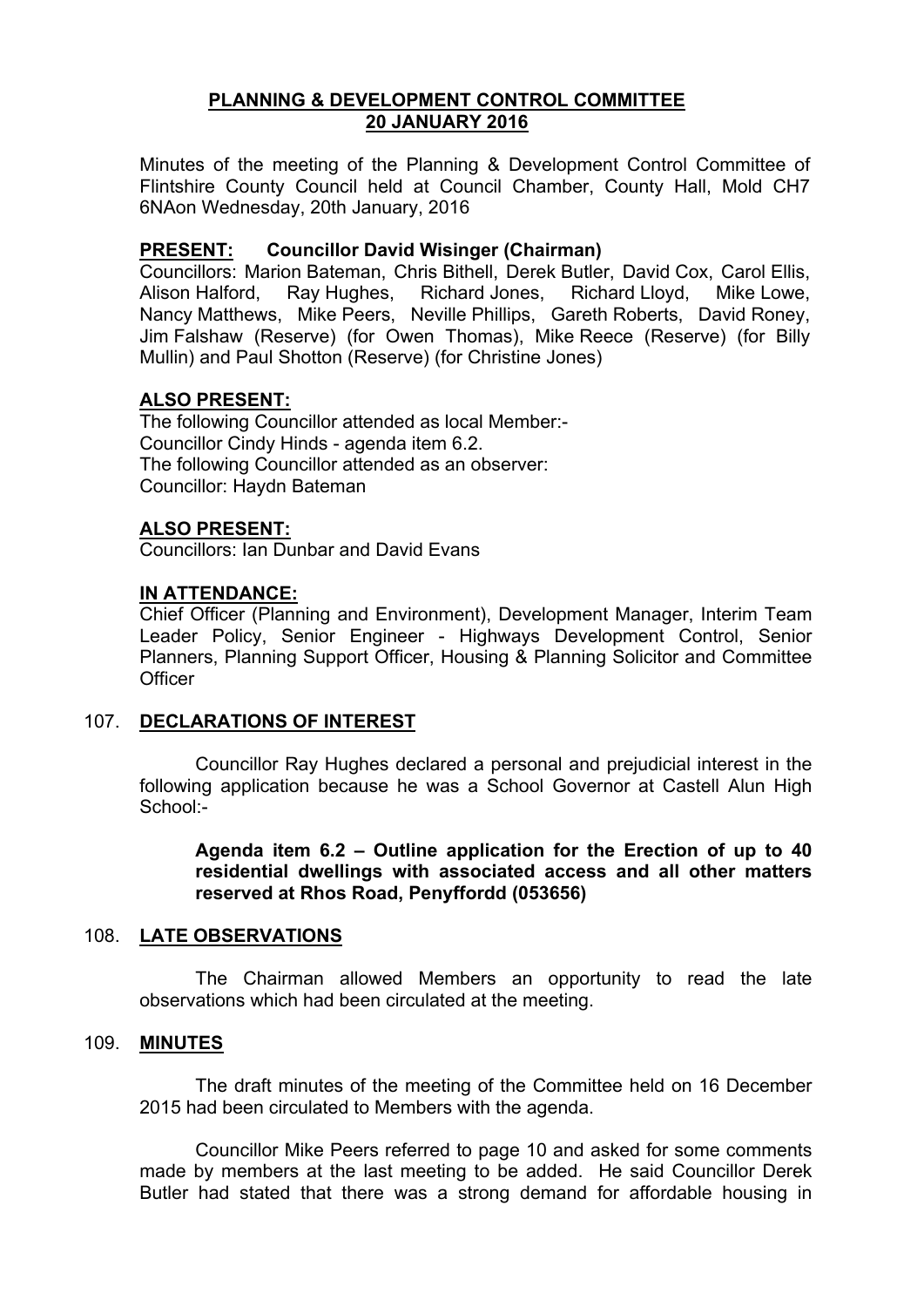Buckley and that Councillor Chris Bithell had referred to a blighted site that was not viable as a retail site. He asked for the comments to be included in the minutes with Councillor Butler's comments being included after the word 'footfall' in the fourth paragraph and Councillor Bithell's comments being included after the word 'Buckley' in the final paragraph on page 10.

Councillor Richard Jones said that Councillor Butler had said there were a lot of historical empty commercial properties, that the Co-op was not trading well and that he had been aware of plans to expand the precinct and requested that these comments be added to the minutes.

In response, Councillor Bithell reminded Members that the minutes were not a verbatim record of the meeting. He also said that he had not used the word 'blighted' as suggested by Councillor Peers. He said he did want the minutes to be added to as requested by Councillor Peers.

The Housing and Planning Solicitor advised that the minutes were a summary of the meeting and main areas of debate and not a verbatim record.

On being put to the vote, the proposal from Councillor Peers, which was duly seconded, to amend the minutes as suggested was lost. The additional comments proposed by Councillor Jones were duly seconded and on being put to the vote, was CARRIED.

#### **RESOLVED:**

That subject to Councillor Jones' suggested amendments, the minutes be approved as a correct record and signed by the Chairman.

Councillor Jones then referred to matters arising from the minutes which the Chairman had indicated he could come back to. However, he was advised by the Chairman, having been advised by the Housing and Planning Solicitor that this was not a matter on the agenda and could not be considered.

### 110. **ITEMS TO BE DEFERRED**

The Chief Officer (Planning and Environment) advised that none of the items on the agenda were recommended for deferral by officers.

#### 111. **CONTINUATION OF USE OF LAND AS RESIDENTIAL GYPSY SITE ACCOMMODATING 9 FAMILIES ON 7 PITCHES, WITH A TOTAL OF 13 CARAVANS (NO MORE THAN 7 STATIC CARAVANS) AND RETENTION OF 3 NO. AMENITY BLOCKS AND ERECTION OF 1 NO. ADDITIONAL AMENITY BLOCK AT DOLLAR PARK, BAGILLT ROAD, HOLYWELL (053163)**

The Committee considered the report of the Chief Officer (Planning and Environment) in respect of this application which had been the subject of a site visit on 18 January 2016. The usual consultations had been undertaken and the responses received detailed in the report. Additional comments received since the preparation of the report were circulated at the meeting.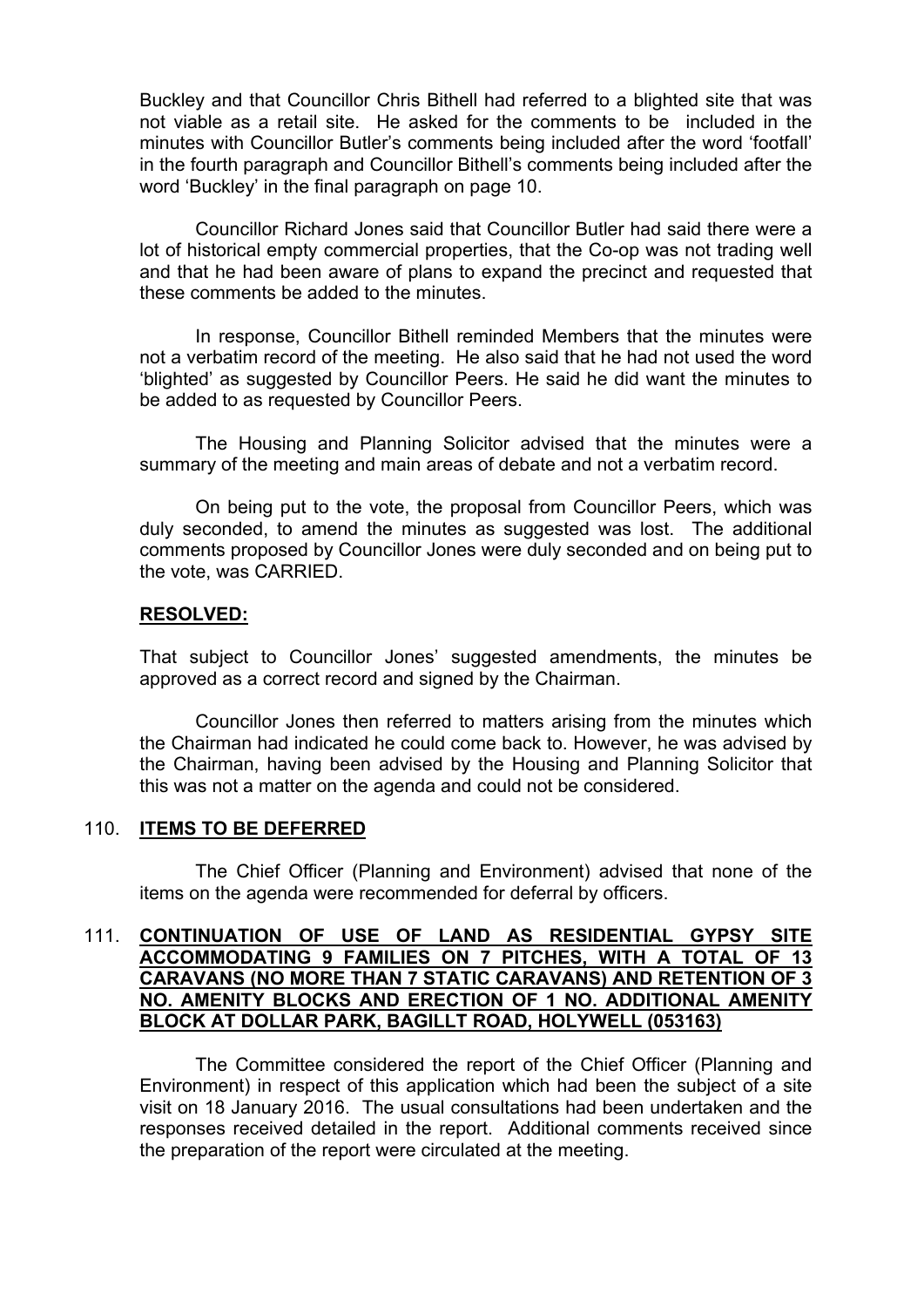The officer detailed the background to the report and explained that the application was for a change of use to accommodate nine families on seven pitches on the site which was 0.5 hectares. She spoke of the planning history which was detailed in the report and explained that it was a former coal yard but since 2007 had been occupied by a number of Gypsy families. A planning application on the site was refused in 2008 and an enforcement notice was issued by the Council for unauthorised use but following an appeal on a subsequently submitted application, a temporary permission of five years was granted which was due to expire on 4 February 2016. This application had been submitted to continue the use and to include one extra pitch. The officer referred to a number of late observations and explained that she was proposing that a temporary permission for a further five years be granted for named families with the additional pitch being on the site for the former play area. A key issue in determining this application was the Inspector's previous conclusions which were reported in paragraphs 7.25 to 7.30 and included the impact on the rural character of the area and the impact on the listed building Glyn Abbot. The Inspector also considered the impact on the landscape and the open countryside and it was reported that prior to the occupation of the site, there were no buildings on the site and the natural regeneration of the site meant that it had a greenfield appearance and blended in with the open countryside location. The inspector also noted that, in consideration of his determination of the appeal that the development would have a harmful effect upon the rural character of the locality and it was considered that this harm still existed in terms of this current application. The impact on the setting of the Listed Building was reported in paragraphs 7.38 to 7.46 and concluded that this application which included an increased number of caravans would only add to the harm the location of the site caused to the setting of the Listed Building.

Concerns had been raised about the number of vehicles accessing the site but Highways had no objections to the proposed development in terms of the increase in the number of pitches or the number of site occupants. On the issue of need, the officer explained that a Gypsy & Traveller Accommodation Assessment had been published in 2012 and endorsed by Council in 2013 but only covered the period to 2016. This identified that the need arising for Flintshire was for an additional 43 pitches in the study period. The table at paragraph 7.55 showed that consents for 18 pitches had been granted during the study period for a total of 29 caravans and the table at paragraph 7.51 demonstrated that all the pitches, with the exception of the site in Sandycroft, were occupied. The Council had commissioned a Gypsy and Traveller Accommodation needs assessment beyond 2016 but it was evident that some level of quantitative need still existed in Flintshire. The officer explained that the ages of the children and medical conditions of those on the site were reported in the late observations and it was therefore considered that the personal circumstances to grant a temporary permission in line with the decision of the appeal Inspector still existed. There was currently no alternative site for the families to be directed to and therefore the officer was recommending a temporary permission for a further five years as it was realistic that the Local Development Plan (LDP) would have advanced and would have allowed time for other sites to come forward.

Mr. A. Jayes spoke against the application. In referring to the planning history of the site, he said that previous determinations of the site had indicated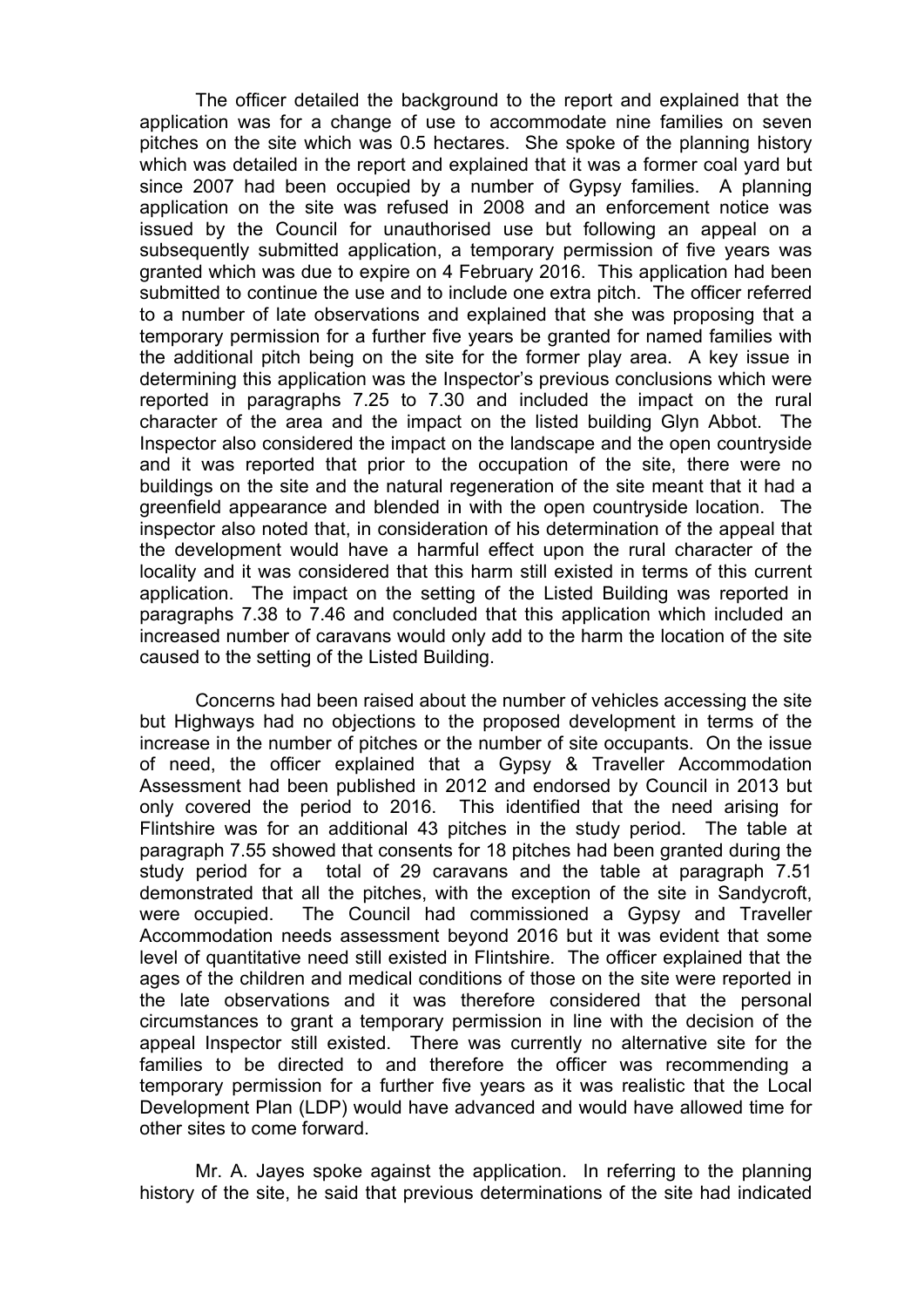that a permanent permission was an inappropriate use of the site. He commented on previous applications that had been refused on appeal and highlighted the specific issue of the suitability of the site which had been addressed by the Inspector in consideration of the appeal. The Inspector had felt that it would create significant harm to the character of the area and to the setting of the nearby listed building Glyn Abbot and gave rise to the degree of harm to the living conditions of nearby properties. The Inspector had concluded that the proposal for the use of the site on a permanent basis would cause significant harm and was therefore inappropriate and did not consider temporary permission. Approval for five years had only been recommended because of the need for Gypsy and Traveller Sites but Mr. Jayes said that there was no indication of why the temporary permission should be for five years.

Councillor Gareth Roberts proposed the recommendation for approval which was duly seconded. He thanked the officer for her comprehensive report but expressed caution at the recommendation of approval as the Inspector had indicated that a permanent use of the site was unsuitable. Five years had initially been suggested by the Inspector as it had been anticipated that the LDP would have been adopted by 2015. He felt that the LDP would progress to adoption within the further five year period of temporary permission recommended by the officer and could allow other sites to come forward during that time. He said that he was not happy to make the recommendation but in expressing his frustration, he felt that in the circumstances this was a realistic approach.

In querying who was responsible for policing the site to ensure that those named in the application were living on the site, Councillor Derek Butler also sought clarification on reviewing the temporary nature of the site. Councillor Chris Bithell referred to the comprehensive report and quoted in detail from the report of the Inspector on previous appeal decisions. He felt that the proposal did not comply with local or national policy but had been triggered by Human Rights legislation for Gypsies and Travellers, which he suggested was unequal for other applicants who had been refused permission on developments in the open countryside. He expressed significant concern that the application was not a renewal of an application or the same as the application that had been permitted by the Inspector on appeal as the number of pitches had increased. The original permission had been for five years and he felt that if this application was also permitted for five years, totalling ten years, then it could result in a permanent site in the open countryside which he felt would grow naturally. Councillor Bithell also raised concerns about how Gypsy and Traveller applications were treated and added that Flintshire had provided a large number of sites compared to other authorities but was still being required to provide more. He felt that if the application was refused, then the applicant would appeal the decision.

In referring to the application, Councillor Richard Jones queried whether the fact that a further five years temporary permission was being recommended meant that the site was more probable to become permanent. He queried whether allowing a further five years, giving a total of ten years, would set a precedent. The Housing and Planning Solicitor advised that the application was requesting permanent permission but a condition was being recommended for a five year temporary permission. He added that there was no legal basis for a temporary permission for a further five years to set a precedent for a permanent permission.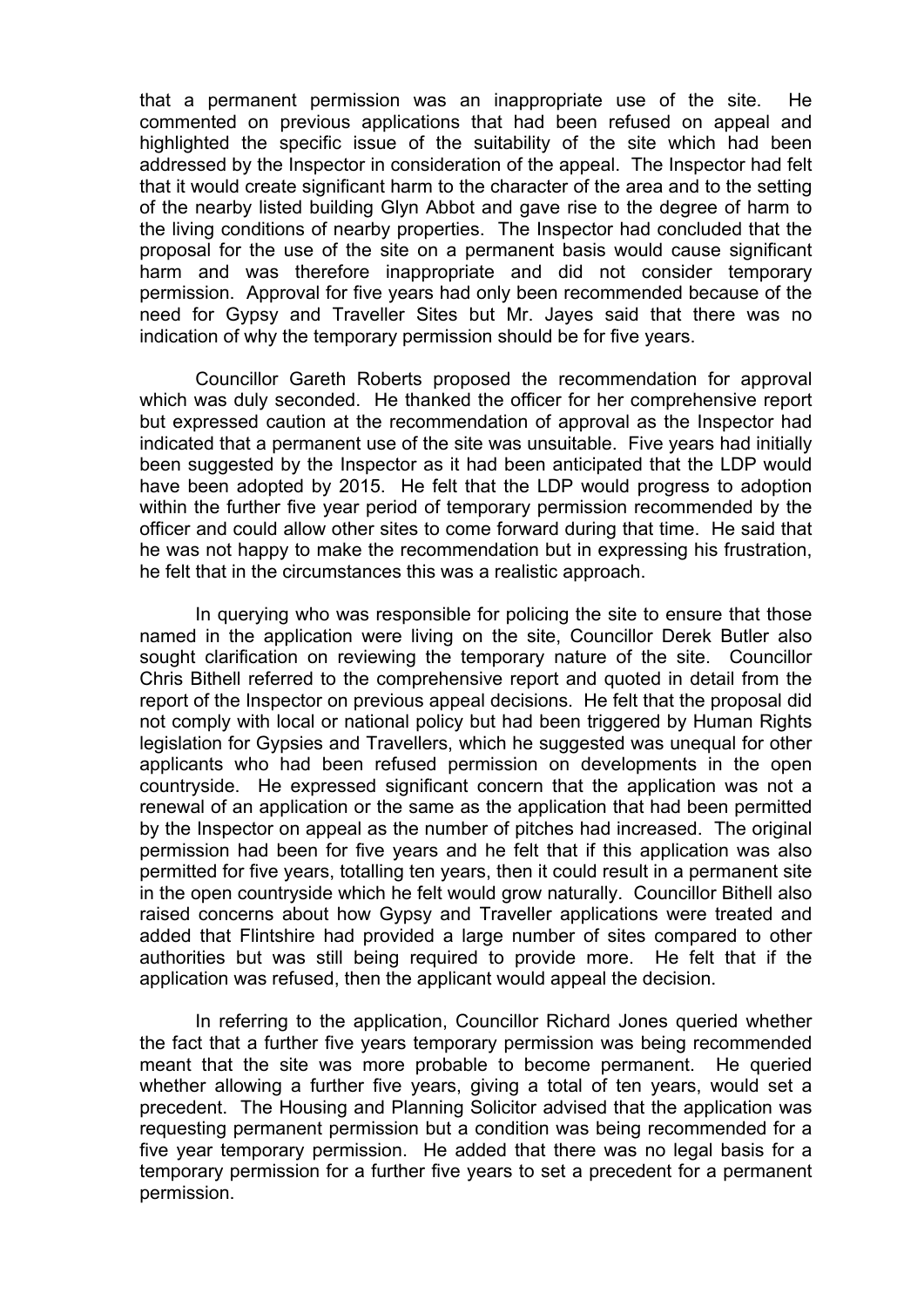Councillor Mike Peers noticed the reluctance to support approval of the application because of the policies in place and said that if a decision was appealed it may end in the same result as five years ago with the Inspector giving consideration to when the LDP may be adopted. He referred to the growth of the site and suggested that if it was supported, then it could be conditioned that any further growth on the site could not take place and that if the named individuals left, then the pitches were not re-occupied.

Councillor Carol Ellis referred to the request for a permanent permission in place of the temporary permission granted by the Inspector and the condition to permit it for a further five years which would then mean that the site had been in place for ten years. She added that the site was also being extended during the period of permission and felt that the site could grow further. Councillor Ellis said that the decision went against policy as stated by the Inspector and that there were no sites in Denbighshire or other areas. She suggested that the application should be refused to allow the applicant to appeal and for Inspectors to make the decision.

Councillor Paul Shotton commented on paragraph 7.63 which referred to the justified use of temporary permissions for short term buildings or uses because it was expected that the planning circumstances would change in a particular way at the end of that period. He agreed that setting a temporary permission would allow development of the LDP for alternative sites to come forward and be identified. He also noted the Inspector's comments in paragraph 7.29 that cessation of the current use would result in the present occupants returning to a transient roadside or similar existence.

In response to the comments made, on the issue of the policing of the site, the officer said that the Inspector had indicated that the applicant and their resident dependents could live on the site. She said that it was not feasible to take a register of who was on the site each day but assurance was given that those living on the site would be those named in the application. She added that it was difficult to contain household growth but added that if residents moved off the site and others wanted to move onto the site, then a variation of condition to change the names would need to be submitted and consideration would need to be given as to whether they were resident dependents. The applicant had always asked for a permanent permission on the site but the Inspector had felt that a temporary permission was appropriate because of the impact on the character of the area and the listed building. This application was a request to change some of the families on the site and increase the number of pitches, but the proposals were still within the same site area and were using the vacant play area as an additional plot. The request was for a permanent permission but it was being recommended that a temporary permission for five years was more appropriate.

Councillor Bithell asked whether it was possible to include as part of the condition that if alternative sites became available during the five year period, that the permission would then cease and the families would move onto the designated site. He felt that once the LDP was adopted, the need for temporary sites would be eradicated. This proposal was duly seconded. The Development Manager confirmed that, together with the Housing and Planning Solicitor, he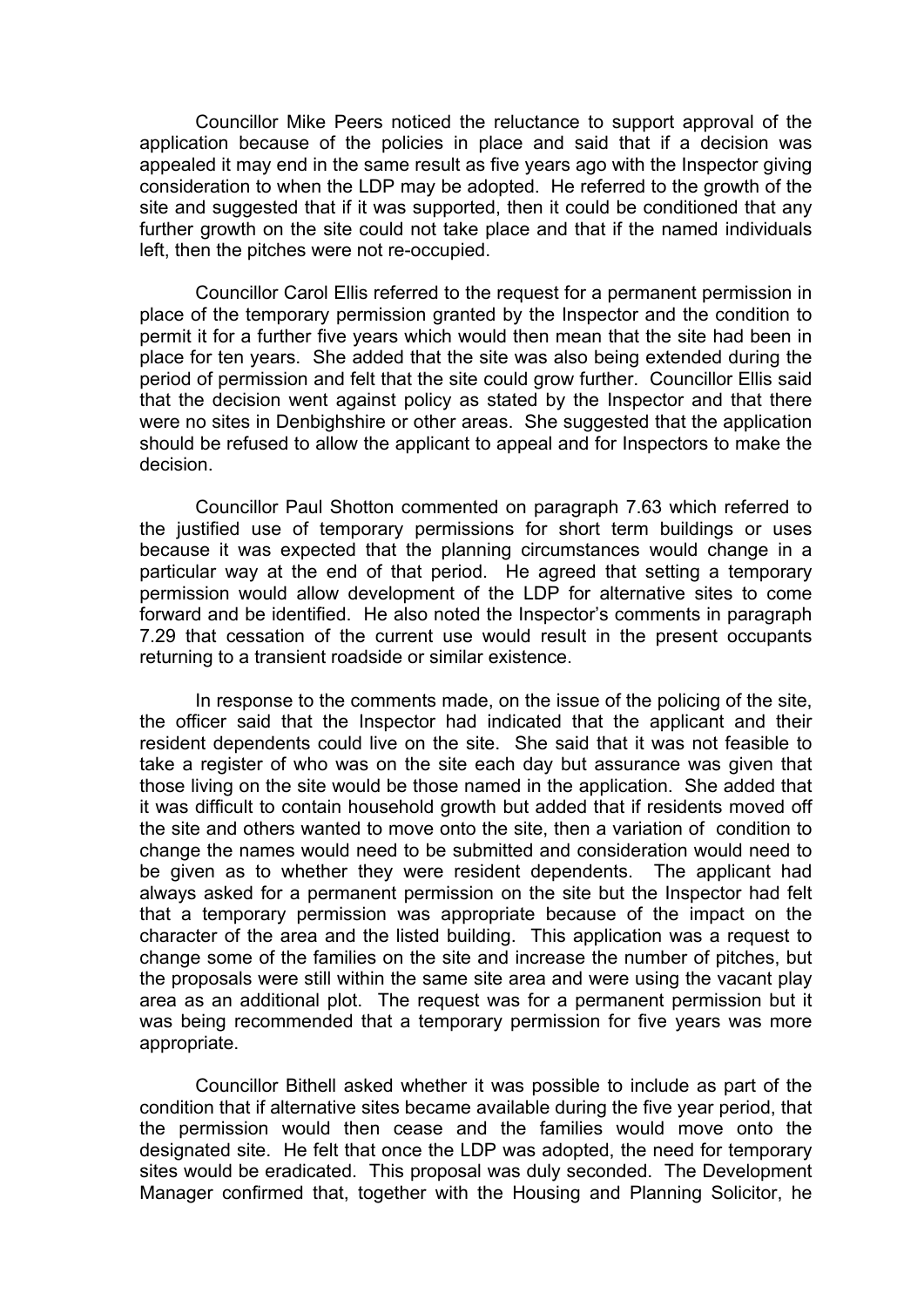would look at the possibility of wording the condition as suggested by Councillor Bithell but added that the suggestion by Councillor Peers to condition no further growth on the site could not be included. However, he added that any further growth on the site would require submission of another planning application.

In response the Housing and Planning Solicitor provided clarification on the planning tests that needed to be considered when attaching conditions to planning permission but raised concern over the certainty of the condition proposed. . Councillor Bithell commented on the expectation that the residents would move to a site allocated in the LDP when it was available, but said that if the LDP did not move forward within the five year period, then the proposal could stand for the temporary five year period. He suggested that officers could provide wording for consideration by the Committee at its next meeting.

Councillor Jones queried whether Council Tax was levied on temporary permissions and who would pay for the removal of the hardcore once the residents left the site. He was advised by the Chairman that the issue of Council Tax was not a planning consideration. The Development Manager said that on a temporary permission, there was a standard condition that the site should be restored to its original state at the end of the permission and that this would be at the expense of the applicant.

Councillor Marion Bateman sought clarification on whether the applications would be able to stay on the site for longer if the LDP was not ratified within the next five years.

In summing up, Councillor Roberts said that if the application was refused, then he was certain that the applicant would appeal the decision and case history suggested that the Inspector could decide to grant permanent permission. He felt that two issues had to be fulfilled which were that the LDP had to be in place within five years and that there were sufficient authorised pitches available. He felt that approval of a temporary permission was appropriate.

The Chairman reminded the Committee that the proposal was for the officer recommendation of approval with the amendment proposed by Councillor Bithell and that the suggested wording of the condition be submitted to the next meeting of the Committee for consideration.

#### **RESOLVED:**

That planning permission be granted subject to the conditions detailed in the report of the Chief Officer (Planning and Environment) and the additional condition requested in the late observations and subject to the Committee considering the wording for the amendment to condition 1 at the next meeting of the Committee.

#### 112. **OUTLINE APPLICATION FOR THE ERECTION OF UP TO 40 RESIDENTIAL DWELLINGS WITH ASSOCIATED ACCESS AND ALL OTHER MATTERS RESERVED AT RHOS ROAD, PENYFFORDD (053656)**

The Committee considered the report of the Chief Officer (Planning and Environment) in respect of this application which had been the subject of a site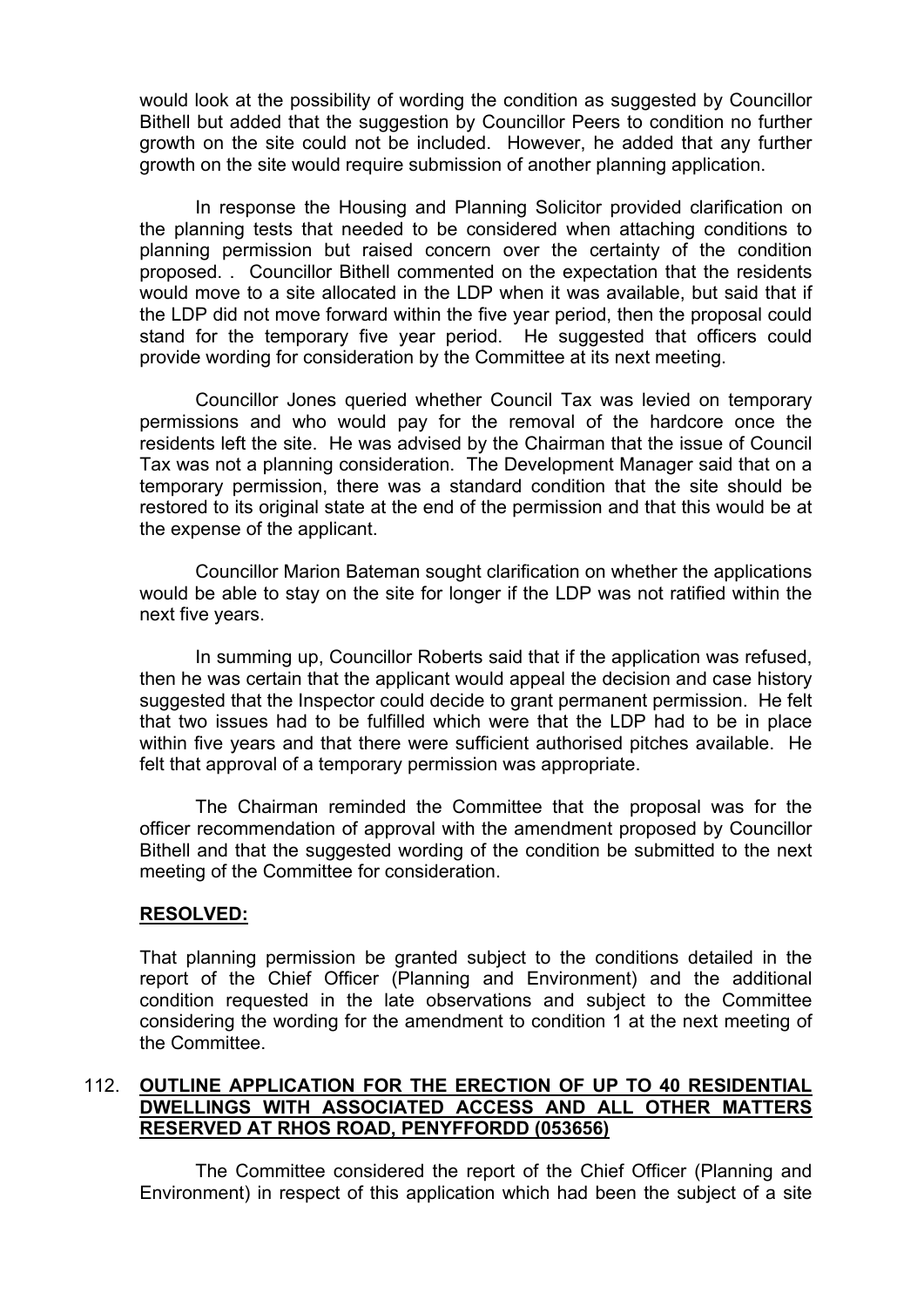visit on 18 January 2016. The usual consultations had been undertaken and the responses received detailed in the report. Additional comments received since the preparation of the report were circulated at the meeting. Councillor Ray Hughes, having earlier declared an interest in the application, left the meeting prior to its discussion.

The officer detailed the background to the report and explained that the site was 1.4 hectares in size and was outside the settlement boundary for Penyffordd and Penymynydd. Details of access had been provided but all other matters were reserved. The officer referred to paragraph 7.05 where the comments of the Unitary Development Plan (UDP) Inspector were reported and she explained that the site had been considered by the Inspector as part of the UDP Inquiry as an 'omission site'. However, the Inspector had not allocated this site due to the visual impact and also as no further land was needed at that time to meet the growth of the settlement in terms of the UDP strategy. Paragraph 7.09 provided details of an appeal for a previous application on the adjacent Rhos y Brwyner Farm which included the provision of a new access off Rhos Road. The appeal was dismissed as the Inspector felt that the creation of a new access route could set a precedent for further development.

There had been a number of objections to the application and these were detailed in the report. The officer explained that the settlement had an indicative growth band of 8 to 15% for a Category B settlement but it was reported that as at April 2015 the settlement had a growth rate of 27.1% over the plan period. This figure took account of the commitments for developments in the area but the growth rate for completions was 21%. Consideration had been given to Policy GEN3 in the determination of this application and also to Technical Advice Note 1, which required each local planning authority to maintain a five year supply of housing land. As the Council was currently unable to demonstrate a five year land supply, consideration of TAN1 should be given considerable weight in the determination of the application. Due to the current land supply situation and the timeframe for the UDP housing strategy, the Council had produced a developer guidance note in order to provide some clarity which had been endorsed in June 2015.

The officer explained that an agricultural land classification survey had confirmed that the site was subgrade 3b and not 'best and most versatile' agricultural land. A Transport Statement had accompanied the application and Highways had raised no objection to the proposed development subject to standard highways conditions covering the details of the access and detailed design of estate roads. A Landscape and Visual Impact Assessment (LVIA) had also accompanied the application and this had been assessed by the Council's consultant. Concern had been expressed about the removal of approximately 35m of hedgerow but it was felt that this could be mitigated by strategic landscaping. The officer referred to the issue of foul drainage and advised that there was no capacity in the existing network to accommodate the foul drainage. The applicants had commissioned Welsh Water to under a Hydraulic Modelling exercise to determine the nature of the improvement works required. The site was being advanced on the basis of specific circumstances in respect of housing land supply and it needed to demonstrate that the site was capable of being implemented to address this. The officer explained that as a timescale for the deliverability was not currently known due to the extent and costing of any works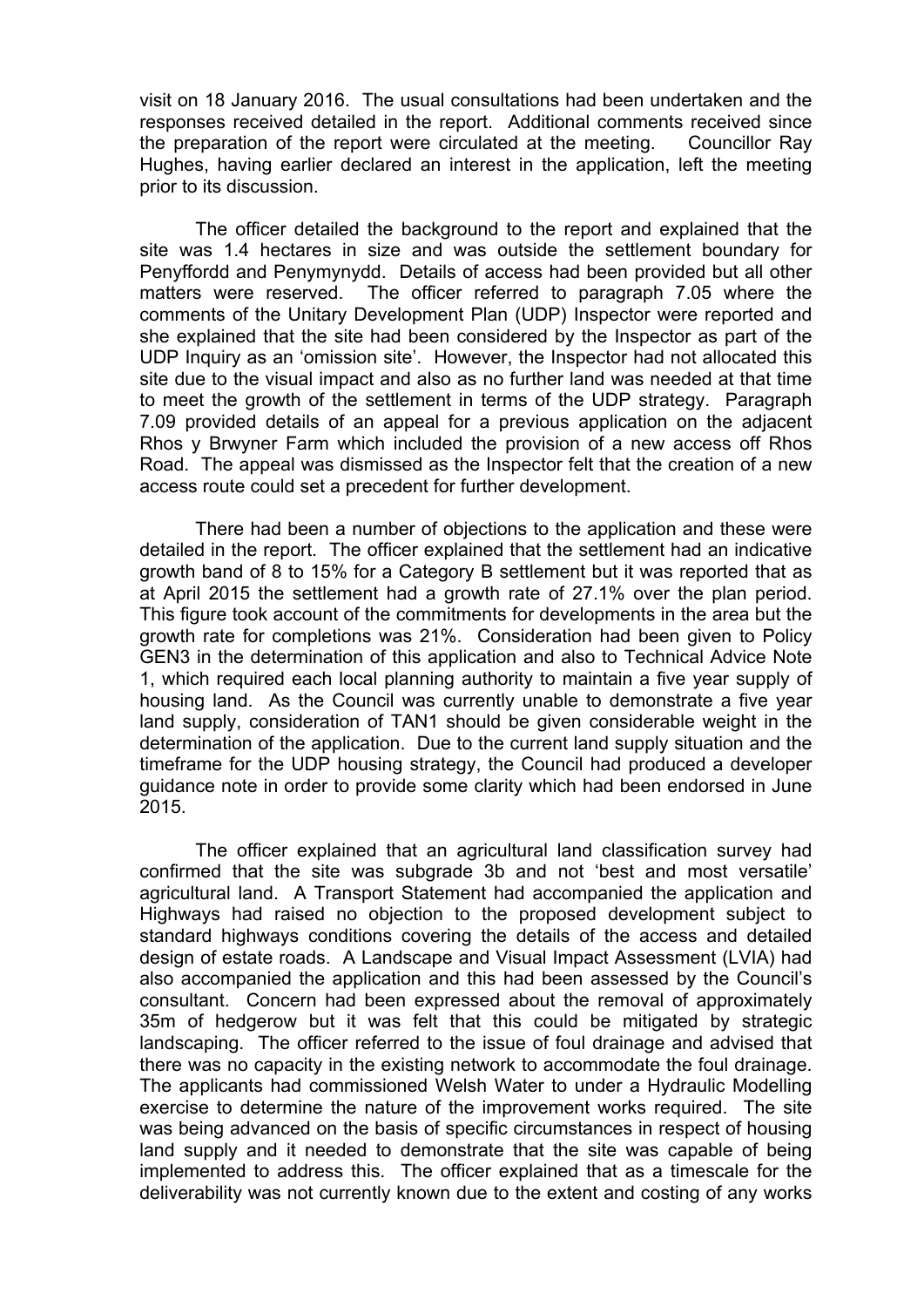required, it could not be considered as sustainable as there was no capacity in the existing sewerage network to cater for the site. Therefore the application was recommended for refusal as it did not comply with TAN1 and was contrary to policies STR1, GEN3, HSG4 and EWP16 and GEN1 as reported in the late observations.

Councillor Chris Bithell proposed the recommendation for refusal which was duly seconded. He felt that this application was an attempt to pre-empt the Local Development Plan procedure before the Planning Authority had had the opportunity to look at any candidate sites in the area and determine which was the best site. He referred to the issue of the inability of the sewerage network to cope and there were currently no solutions in place to deal with the problem and enhance the network in the area. Councillor David Roney spoke of the comprehensive report and concurred with the reason for refusal reported in paragraph 2.01.

The local Member, Councillor Cindy Hinds, spoke against the application. She suggested that the growth rate for the settlement was 34% and not 27% as reported. Residents had raised significant concern about the proposals and Councillor Hinds also felt that it was a premature application due to the problems with the drainage network and referred to a recent issue in the village where raw sewage could be seen in a flooded area. She indicated that Castell Alun High School did not have any surplus places and the village did not have a doctor's surgery and the new health clinic in Buckley was difficult for residents to access by public transport. Councillor Hinds felt that the infrastructure could not sustain any additional development and she added that previous applications had been refused due to the need to remove some of the hedgerow.

Councillor Derek Butler suggested that developers were submitting applications on any sites because of the Council's non-compliance with Welsh Government legislation to have a five year housing land supply. He felt that account had not been taken of front end delivery of permissions or of the many sites that had been granted permission but had not been progressed. He added that in his ward, the growth rate had reached 21% because of permissions that had been granted by Inspectors in the past even though the growth threshold for the settlement was 8 to 15%.

Councillor Gareth Roberts suggested that developers should be required to complete developments within two years of permissions being granted and said that he did not feel that this application could be achieved within this timescale and would therefore not impact on the lack of housing supply. He said that it was not the responsibility of Welsh Water to make provision for the works required on this unallocated site and queried how long the necessary works would take to complete. He added that the applicants were not house builders and referred to the issue of landbanking. Councillor Paul Shotton felt that the concerns of Welsh Water on capacity issues in the area should be considered and the application refused.

The Interim Team Leader Policy spoke of the concerns raised about the residual method of calculating land supply used by Welsh Government which resulted in the Council not having a five year housing land supply. Considerable weight was given to this in the determination of decisions by appeal Inspectors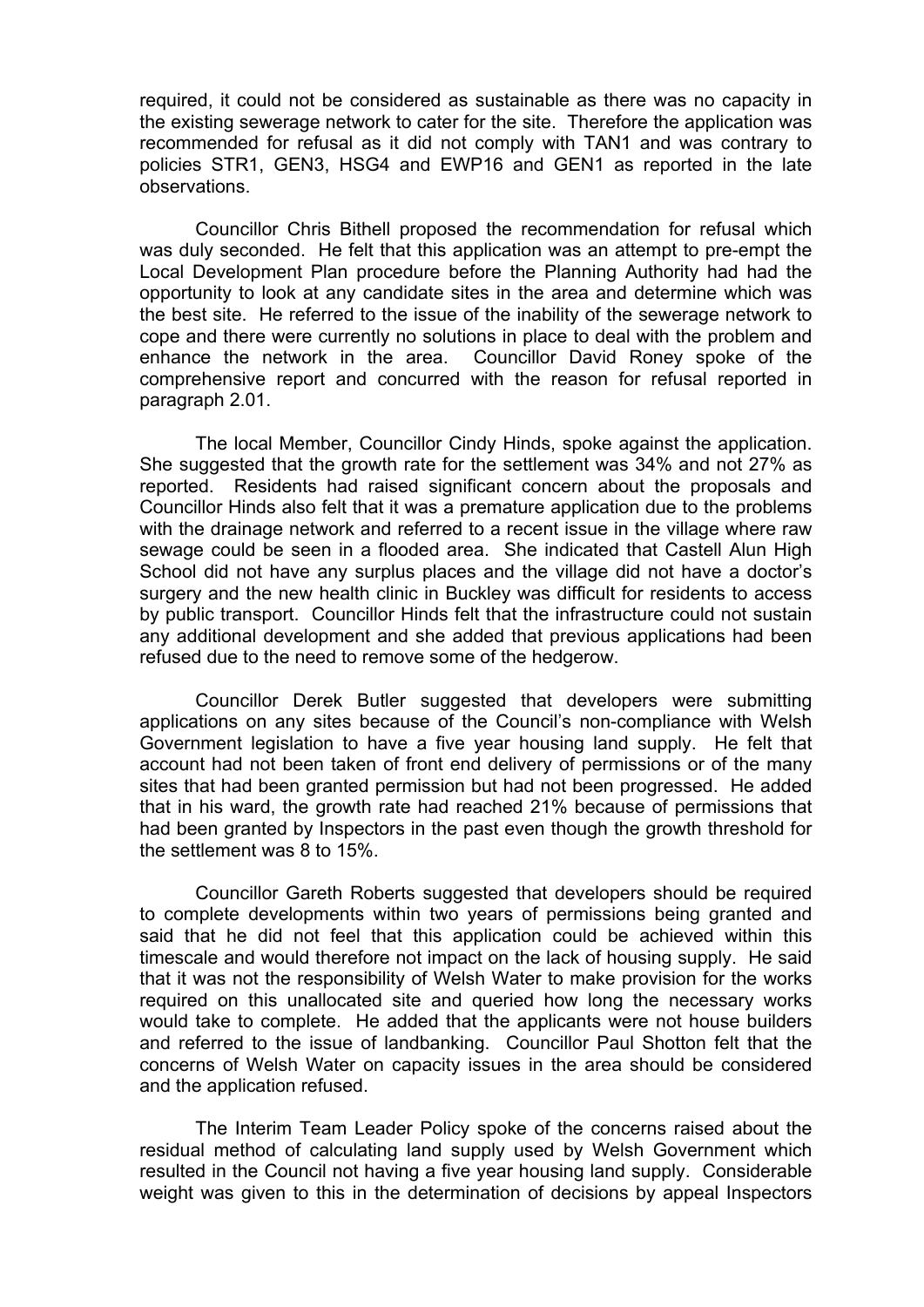and it was a material planning consideration but there was a need to consider whether the site was sustainable or not given that it had been submitted as an application that could assist in meeting the housing land supply. The officer's report demonstrated that in most aspects, it was sustainable but there were issues about the capacity of foul drainage on the network which was not sustainable. Until the outcome of the assessment of the cost of works needed to be undertaken and how quickly this could be achieved, it was not possible to bring this site forward for development. He referred to comments about the prematurity of the application but reminded Members that the application had to be considered now and added that advice in Planning Policy Wales indicated that prematurity could not be sustained as a reason for refusal in the early stages of the Local Development Plan.

### **RESOLVED:**

That planning permission be refused for the amended reasons detailed on the late observations sheet.

After the vote had been taken, Councillor Hughes returned to the meeting and the Chairman advised him of the decision.

#### 113. **ERECTION OF A FOODSTORE, ASSOCIATED CAR PARKING, ACCESS, SERVICING AND LANDSCAPING (PARTLY RETROSPECTIVELY) AT BROUGHTON SHOPPING PARK, BROUGHTON (054589)**

The Committee considered the report of the Chief Officer (Planning and Environment) in respect of this application which had been the subject of a site visit on 18 January 2016. The usual consultations had been undertaken and the responses received detailed in the report. Additional comments received since the preparation of the report were circulated at the meeting.

The officer detailed the background to the report explaining that planning permission had been granted in March 2015 by Committee against the officer recommendation. During the development of the site, it had become apparent that there were some issues with the location of the store in relation to the surrounding residential properties and the extent of the works that would need to be undertaken on the existing vegetation and bund. This retrospective application had been submitted to regularise the proposal and to reflect the proposed changes which included the removal of the housing element of the application, instead proposing a commuted sum, an extension to the car parking and also the erection of a substation. The officer explained that a number of objections to the proposals had been received and these were set out in the late observations. The main issues in this application were whether the landscaping in this scheme provided adequate screening, whether the extension to opening and delivery hours was acceptable and also the acceptability of a commuted sum in place of the five affordable houses on the site and for public art.

The principle of the site had been established but there was a need to consider the differences between what had been approved and what was built on the site. The previous application stated that the existing landscaping bund, which was on site as part of its former use as the compound for the construction of the retail park, would remain. The bund was covered in unmanaged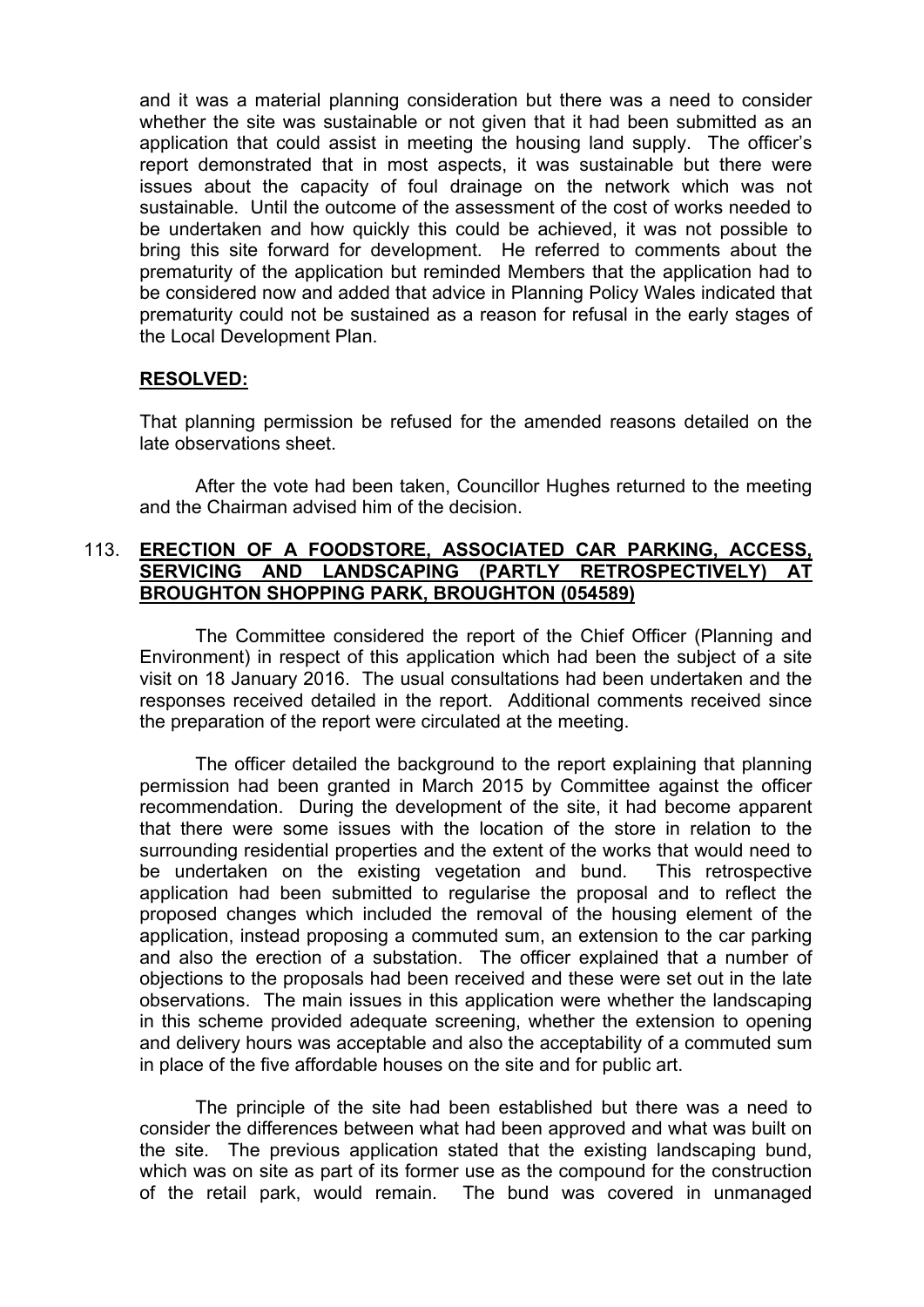vegetation and it was proposed that the mature trees would remain with some removal of low level vegetation as required. However following the marking out of the store on site and the commencement of the construction process, it became evident that the works required to the bund were more substantial than initially envisaged. The stores location was plotted using GPS with the retail park spine road used as the starting point. The site boundaries with Simonstone Road and Chester Road had not been surveyed due to the vegetation on the site. The submitted plans therefore relied upon Ordnance Survey data which in this instance was inaccurate with what was actually built on the ground. The main discrepancies relating to the position of the boundaries and siting of 24 and 26 Simonstone Road with these properties being located closer to the site boundary than indicated on the Ordnance Survey plan. The officer explained that it had therefore been necessary to remove some of the existing bund during the construction process and support it with stone filled gabion baskets with a fence on top. This led to the removal of trees and substantial vegetation on the bund but it was proposed that this be replanted and a comprehensive planting scheme had been submitted. The scheme was a mixture of deciduous and evergreen trees but the mix of planting had been questioned by an adjoining resident. However, officers recommended that what had been proposed was acceptable but a management condition was included in the recommendation to control growth in the future.

The issue of noise from the trolley bay and security on the site had been raised by an adjacent resident. The officer explained that there was a significant boundary in the area referred to and a security gate had also been included which was locked and not used as a staff entrance but was for access for maintenance. A noise report had been submitted with the application and Public Protection officers were satisfied with the outcomes from the report. The opening and delivery times on this application were slightly longer than had been agreed in March 2015 and a noise report had also been submitted for this aspect of the proposal. Public Protection did not have any objection to the proposed opening hours on amenity grounds and therefore it was not considered that shorter hours could reasonably be imposed. As it was not proposed to build the houses on the site, this had increased the number of car parking spaces available; there were no objections from Highways and there was also no requirement for any conditions in relation to parking or access. It was previously proposed that five affordable dwellings be included on the site but this application included a proposal for a commuted sum of £210,000 by way of Section 106 agreement in lieu of the on-site provision; the officer explained how this had been calculated and this was also detailed in paragraph 7.34. It was also felt that a commuted sum of £15,000 to provide public art to be spent on community art projects was more appropriate than the provision of a scheme of public art on the site. This would also be achieved by a Section 106 agreement and paragraph 7.36 to 7.40 detailed how these proposals were compliant with the Community Infrastructure Levy (CIL).

The Chief Officer (Planning and Environment) advised that he would read out a statement prepared by Mrs. J. Richards, as she did not want to appear on the webcast, (summarised as follows): When Aldi started developing the site, they became aware that the residential boundaries had been incorrectly shown on the Ordnance Survey maps and they knew that the measurement taken from the road would mean almost completely removing the bund to the rear and side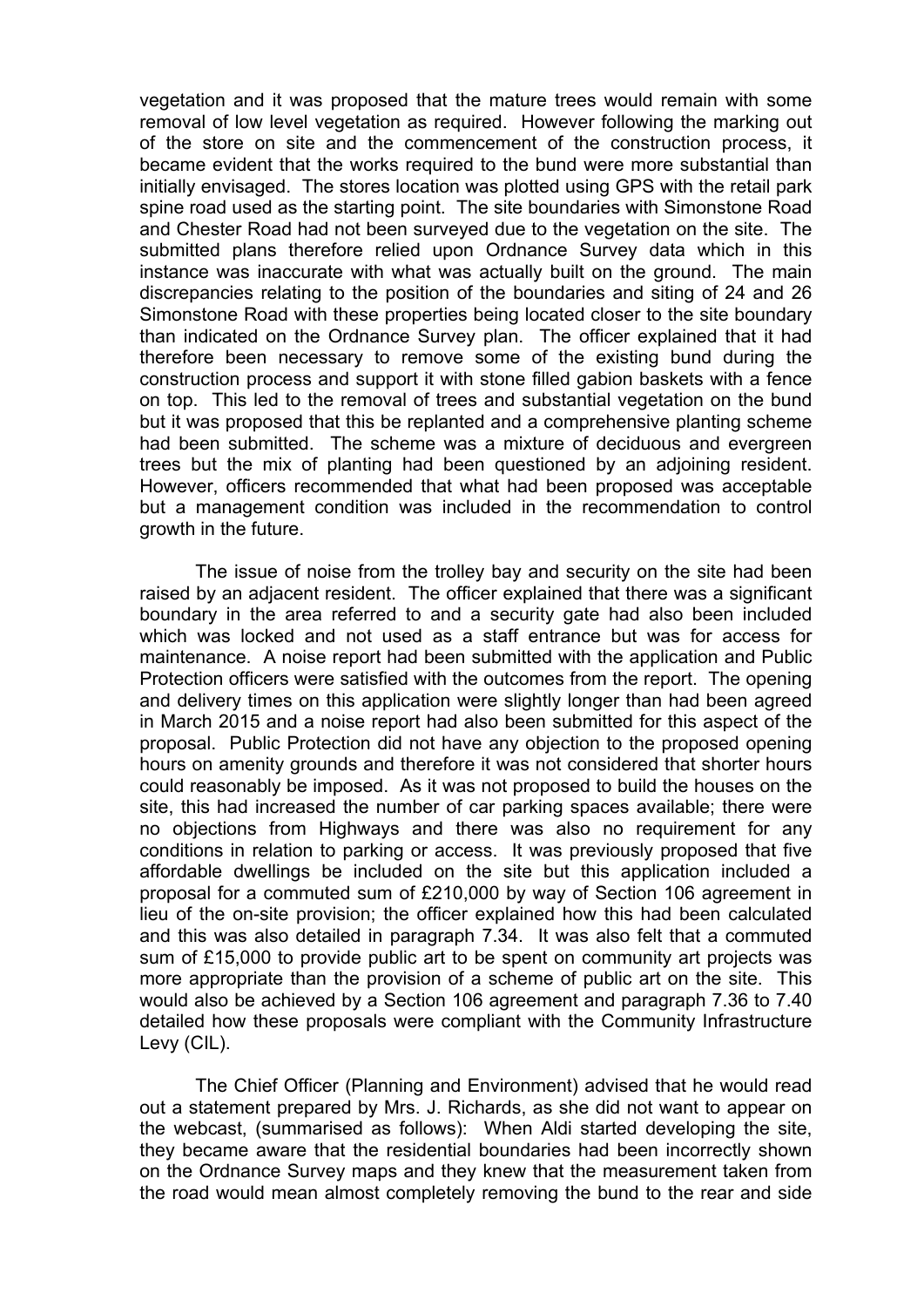of the store. Aldi had continued with the development and the Council had been unable to take enforcement action because they had incorrectly worded the planning consent relating to the bund. Photographs had been displayed that showed the development from Aldi's perspective but Mrs. Richards felt that the view from the residential properties was significantly different and she asked the Committee to reject the application in its current form. Approved plans had included a 10m bund which would have meant the store was hardly visible from residential properties but this was not the case as the bund had been reduced to less than 5m and the retrospective plan did not restore the high level trees and dense shrubbery previously in place nor did it enhance the planting.

Mrs. Richards felt that the plant machinery was sited much closer to the housing than had been originally proposed. This could be relocated to a different area at the rear of the store which was a significant distance from residents and where the bund remained intact. It was also suggested that the plant machinery could be completely encased by acoustic screening. Mrs. Richards was able to view the trolley bay and bike racks from her property as the bund and planting in this area had been reduced significantly and the constant noise of trolleys was causing a significant disturbance every day. She felt that the area could be enclosed or a taller acoustic fence installed and linked to the garden fences to prevent any form of public access onto the bund. She also suggested that the proposed planting to the rear of the store be enhanced. The reduced opening hours had been granted due to the proximity of the store to the residential properties but as the store was now situated more closely to the existing dwellings and the extensive planted bund no longer existed, Mrs. Richards felt that the application to extend the opening hours should be refused.

Ms. J. Gabrilatou, the agent for the applicant, spoke in support of the application. She welcomed the officer recommendation to approve the application but explained that the retrospective application was an unusual step for Aldi but due to complexities with the development meant that amendments were necessary. As recommended on the previous application, it was not anticipated that any major works to the bund at the rear of the site would be necessary but due to constraints on site, this was necessary and Council officers had been informed immediately. Aldi maintained that the bund and landscaping would be replaced and this had been achieved and agreed with officers. It became clear during the development that two properties were located nearer to the store and at this point a GPS survey took place which showed that Mrs. Richards' property was located 0.7 metres closer to the store than was shown on the Ordnance Survey plan. Ms. Gabrilatou advised that the store was in the exact location shown on the submitted drawings and showed that it did not harm the amenity of residents. The Landscaping Officer was satisfied with the proposed landscaping which would provide a screen on the bund between the store and the neighbouring properties. The noise assessment had been updated and showed no change in impact and no concerns had been raised by the Pollution Officer. The houses on Chester Road were closer to the store entrance, car park and trolley bay which were the busiest areas of the site but none of these residents had made any complaints. The area where Mrs. Richards lived, which was to the rear of the store, was the least active part of the site. It was also felt that the site was secure and did not propose any risk to Mrs. Richards' property and the reinstated bund and fencing provided more security than when the site was vacant. During the development of the store, it became clear that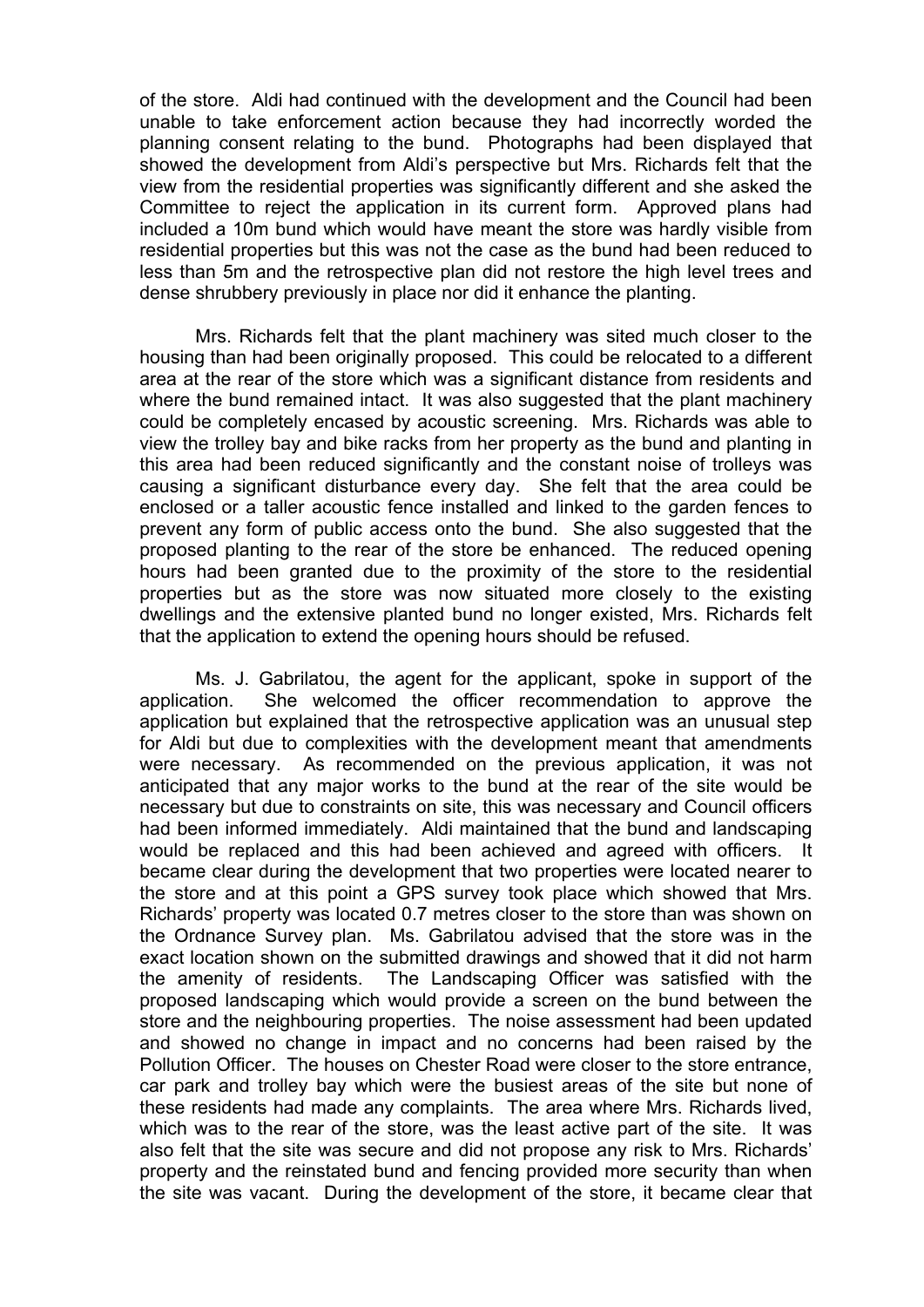providing the five affordable homes, which would require access through the car park of the store, would not provide a suitable place to live and it was therefore proposed that a commuted sum of £210,000 be provided instead. It was not Aldi's intention to circumvent the planning process and no other adjoining residents had objected to the proposals and Aldi was therefore seeking approval of the application in line with the officer's recommendation.

Councillor Derek Butler proposed refusal of the application, against officer recommendation, which was duly seconded. He felt that the application should be refused as it did not comply with planning legislation. He referred to the decision of the Welsh Government Inspector to change the designation of the site to housing and the residents were unhappy with this as it was felt that it should have remained as landscaping but with housing being more preferable to any other designation. He commented on the applications referred to in Section 5 of the report on the planning history. Councillor Butler indicated that when the previous application had been considered he had requested that the bund and the landscaping be retained. He suggested that the store had moved twice and an early survey which took place on the bund before development commenced on site resulting in work being stopped following enforcement action as too much vegetation was being removed.

In referring to the comments in Mrs. Richards' statement, Councillor Butler felt that if an anomaly in the measurements that had been taken had been identified, then checks should have been made with officers and residents prior to continuing work on the site to destroy one of the elements of the conditions imposed on the site by the Committee. He spoke of barristers' opinions and disagreement between the Council's barrister and Aldi's which delayed the process whilst development was still taking place on the site. He felt that CCTV could be installed at the rear of the store that would assist with the issue of security that had been raised by Mrs. Richards and he added that other residents had also submitted objections to the proposals. Councillor Butler referred to the element of the affordable housing and the statement in the late observations that the Council proposed a commuted sum of £240,000. Aldi had undertaken their own assessment of final values and had proposed £174,000 but Housing Strategy colleagues considered this assessment to be too low and the figure was recalculated at £210,000. Councillor Butler felt that Aldi should provide the £240,000 requested by the Council.

Councillor Alison Halford felt that there had been a hard fought battle over the site and said that 50 house places had been given up because the site had been used for commercial development. She commented on the issues of noise and lights which were referred to during consideration of the previous application but the Committee had been assured that the issues would be overcome. She expressed significant concern that the five affordable dwellings had been removed from the proposal and suggested that the application should not be allowed to proceed. She felt that a solution to the noise of the trollies, which was not referred to in the report, should be identified.

Councillor Mike Peers said that the previous application had been approved for the store and five affordable homes on the site. In section 7 of the November 2014 report, it was reported that 'the houses were a ploy to get the application through'. He queried how the situation had occurred of how it had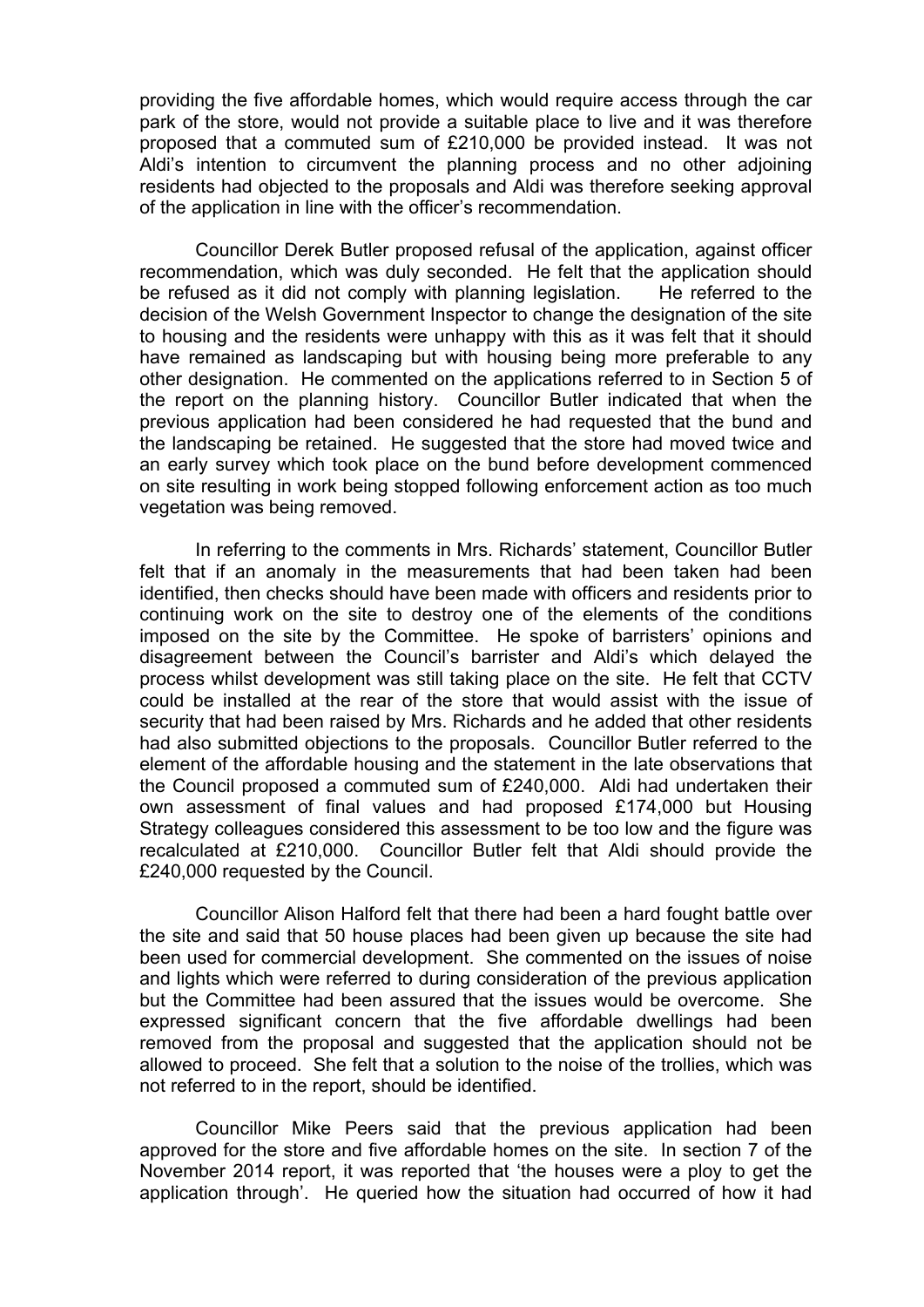ended up that a car park was included on the site where five affordable houses should have been situated and queried whether officers were aware that the car park was being created. He quoted from the report on the approved application which included details of the affordable dwellings that would be run by a Registered Social Landlord and the dwellings would not be out of keeping with the area. The officer had indicated at that meeting that the retail store would result in the loss of a site allocated for housing but it had been agreed that five affordable dwellings on the site was appropriate. In referring to this application, Councillor Peers said that the dwellings that had the benefit of planning permission were no longer included. At the meeting in November 2014, Ms. Gabrilatou had spoken in support of the application which would allow the development of five affordable dwellings and she had also referred to the growth of Broughton. However, at this meeting, she had indicated that the houses were not suitable to access through the car park of the retail store and that the Council would benefit from the receipt of the commuted sum. Councillor Peers agreed that the sum should be £240,000 and not the £210,000 suggested by Aldi and proposed that either paragraph 2.01 be amended to reflect this or that the five dwellings agreed in November 2014 be provided.

The Housing and Planning Solicitor reminded Members that the fact that the application was retrospective was not a material consideration but the previous decision of the Local Planning Authority to grant permission for a foodstore on this site was a material consideration.

Councillor Paul Shotton said that the Aldi store was welcomed but the impact of the development on the neighbouring residents should be considered, particularly as it was felt that the visible and acoustic provisions were inadequate. Therefore he felt that high screening was required and that the plant machinery should be repositioned away from the residential properties. He also concurred that £240,000 for the commuted sum for affordable housing was more appropriate.

Councillor Richard Jones had considered the changes from the previous application to this proposal which included the store being located closer to homes. He added that the bund was now inadequate and commented that the five affordable houses were no longer included in the proposal. The hours of operation and delivery were also being changed in this application. The original opening hours were conditioned on the previous application to reduce the impact on the neighbouring residents and there was a certain amount of bunding which would reduce the impact of noise. He felt that the affordable housing should be included on the site and the issue of access to the dwellings through the retail car park had not been raised when planning permission was granted in November 2014. He felt that the issues of noise, bunding and acoustic fencing should be as the original application to reduce the impact on residents.

Councillor Bithell said that the siting of this store did not comply with the previously approved application and had eroded the bund and landscaping aspect. He felt that the commuted sum of £210,000 and the newly proposed opening hours were unacceptable and that the Committee had a duty to ensure the applicant provided what was being requested by the residents on the issue of opening hours and the acoustic problems. He referred to paragraph 7.19 where it was reported that the site was in an urban area with residential properties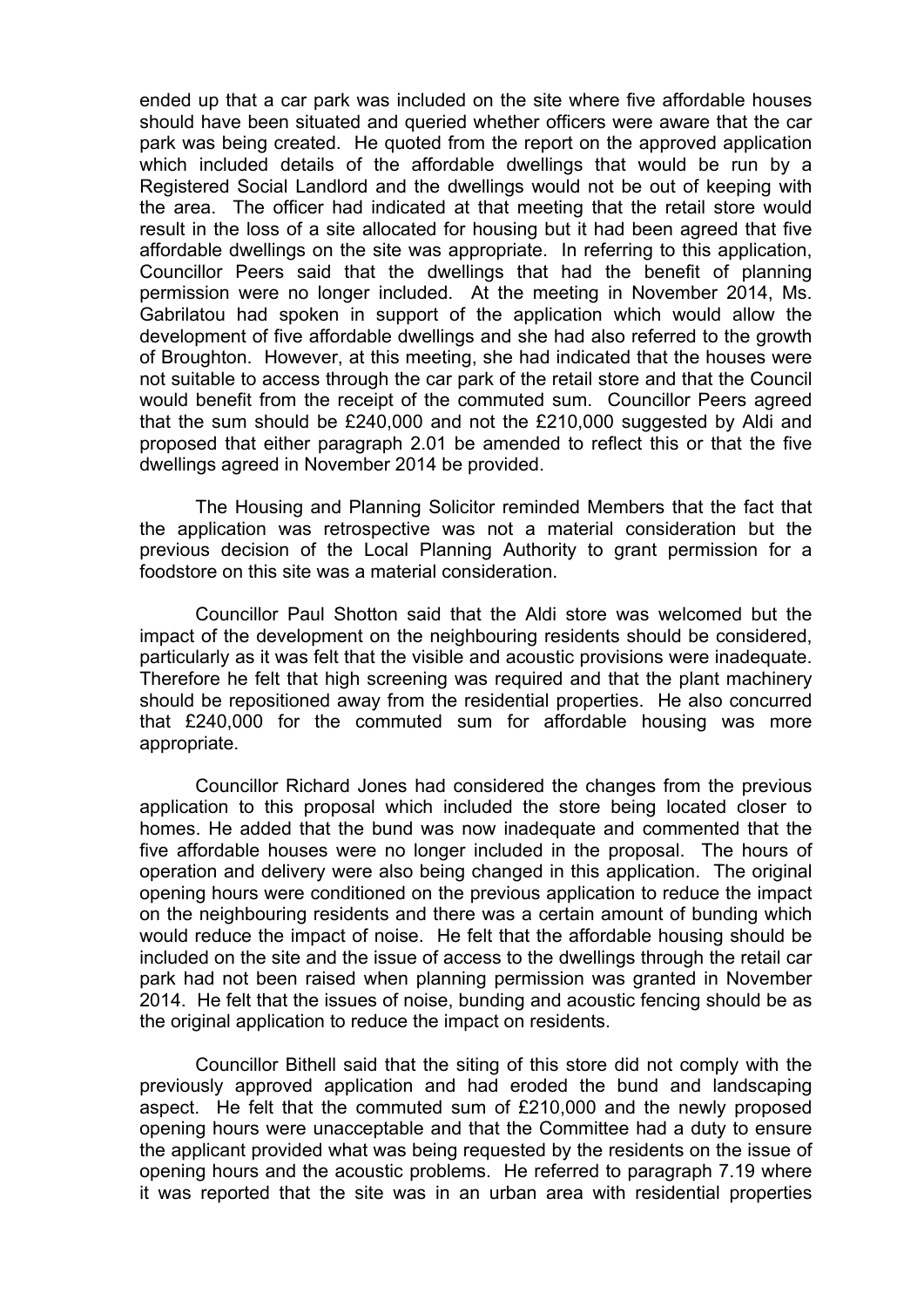adjacent to a foodstore but Councillor Bithell said that when the occupiers had purchased their properties, the site was designated for housing. He added that the officer recommendation on the November 2014 was of refusal on those grounds. He raised concern at the maps used and suggested that the proposed £15,000 for public art in the community was inadequate. He felt that the application should be refused.

Councillor Gareth Roberts felt that refusal of the application would be difficult to defend on appeal and expressed significant concern at the situation that the Committee now found itself in because of the decision to vote in favour of the previous application against officer recommendation. Councillor Mike Lowe agreed that consultation should have been undertaken when the developers started to build into the bund as one of the main considerations was that the bund should remain in place. He also raised concern at the issue of security between the back of the store and the neighbouring properties which he felt had not been addressed. Councillor Richard Lloyd said that he had supported approval of the previous application with the inclusion of the five houses and the conditions relating to the bund, landscaping and the noise issues. He was disappointed with Aldi for ignoring these conditions but added that the majority of the Committee had voted in favour of the application at the time. Councillor Carol Ellis said that what had been approved was not what was before the Committee today and that approval had been granted including the proposal for the five houses, the bund and the landscaping measures.

The Chief Officer (Planning and Environment) concurred that this application was not what had been approved in November 2014. Officers had been transparent in the calculation for the commuted sum in lieu of affordable housing and the Aldi representatives had heard the concerns raised by the Committee on that issue and the impact on residential amenity. The Chief Officer felt that the impact on the residents could be mitigated if all of the aspects conditioned were included and reminded the Committee that reasons for refusal would need to be stated if the application was to be refused, against officer recommendation. Councillor Shotton had also raised the issue of site security but officers were comfortable that the measures in place were appropriate. The Chief Officer felt that the recommendation before the Committee was sustainable but he said that Members had the option to defer the application to ask officers to further discuss the concerns raised by members during the debate with Aldi. He sensed the frustrations of Members but he did not feel that there was sufficient evidence to refuse the application.

Councillor Derek Butler proposed deferment for further discussions to take place with Aldi but reiterated his concerns that WG had allowed the site to be removed from the housing designation which had made an impact on the Council's five year housing land supply. He suggested that the application would not have been granted planning permission if the five affordable dwellings had not been included and he felt that the store should be knocked down and the retailer located within the neighbouring retail park. Deferment of the application was duly seconded.

The Development Manager suggested that if the application was deferred, a report would be submitted to the next meeting of the Committee with additional information on the impact on amenity and the five affordable dwellings or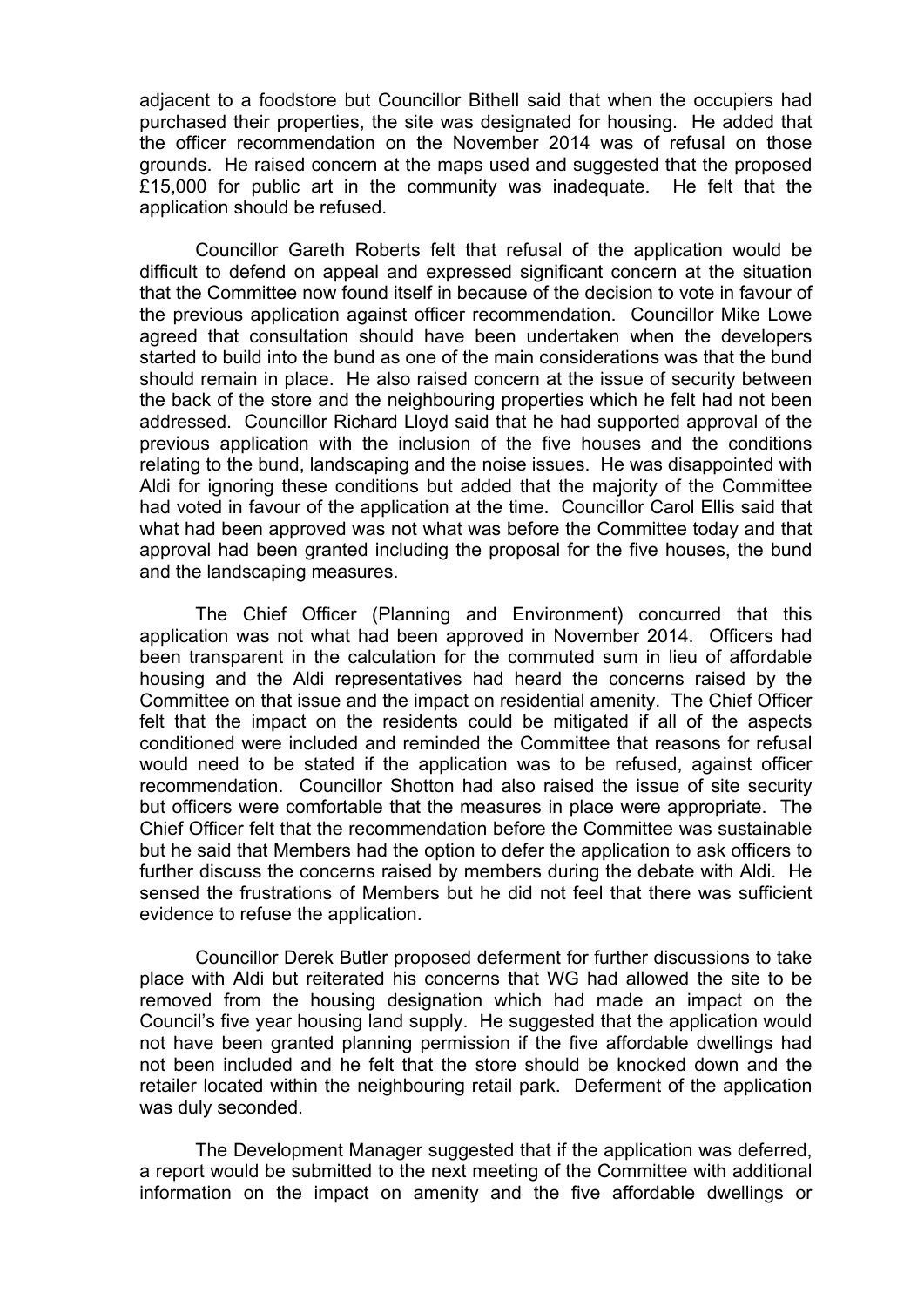commuted sum. Councillor Peers sought clarification that the issues that had been raised at this meeting would be considered when the report was submitted to the next Committee meeting. The Development Manager indicated that Councillor Peers had stated that he had looked at the report from November 2014 and had asked why officers had allowed the car park, that officers had agreed five houses that had been promoted by Aldi and that if the application was approved, the commuted sum be for £240,000; a response to these issues along with those raised by other Members would form part of the report to the next meeting.

# **RESOLVED:**

That the application be deferred with a report being submitted to the next meeting of the Committee with additional information on the issues raised.

### 114. **FULL APPLICATION - CHANGE OF USE OF LAND TO 42 NO. UNIT HOLIDAY LODGE PARK AT ST. MARYS CARAVAN CAMP, MOSTYN ROAD, PRESTATYN (054477)**

The Committee considered the report of the Chief Officer (Planning and Environment) in respect of this application. The usual consultations had been undertaken and the responses received detailed in the report. Additional comments received since the preparation of the report were circulated at the meeting.

The officer detailed the background to the report and advised that the late observations included an amendment to the report at paragraph 2.03 and also comments from Economic Regeneration. Paragraph 6.01 referred to Policy T4 but the officer advised that this should read T5. The main issues in relation to this application were the principle of development in this location having regard to the requirements of policy T5 of the Flintshire Unitary Development Plan and the impact of the proposals upon the highway; the report provided details of both issues considered in the determination of the application. The officer advised that the proposal was acceptable to Highways subject to the imposition of a condition requiring the completion of parking and turning facilities in accordance with details to be submitted and agreed.

Councillor Chris Bithell proposed the recommendation for approval which was duly seconded. He commented on the comprehensive report and said that the proposals which would improve the site overall were worthy of support.

### **RESOLVED:**

That planning permission be granted subject to the applicant entering into a Section 106 Agreement or offering a unilateral undertaking to rescind the existing extant consents relating to the site, and subject to the conditions detailed in the report of the Chief Officer (Planning and Environment).

If the obligation pursuant to Section 106 of the Town & Country Planning Act 1990 is not completed within three months of the date of the committee resolution, the Chief Officer (Planning and Environment) be given delegated authority to REFUSE the application.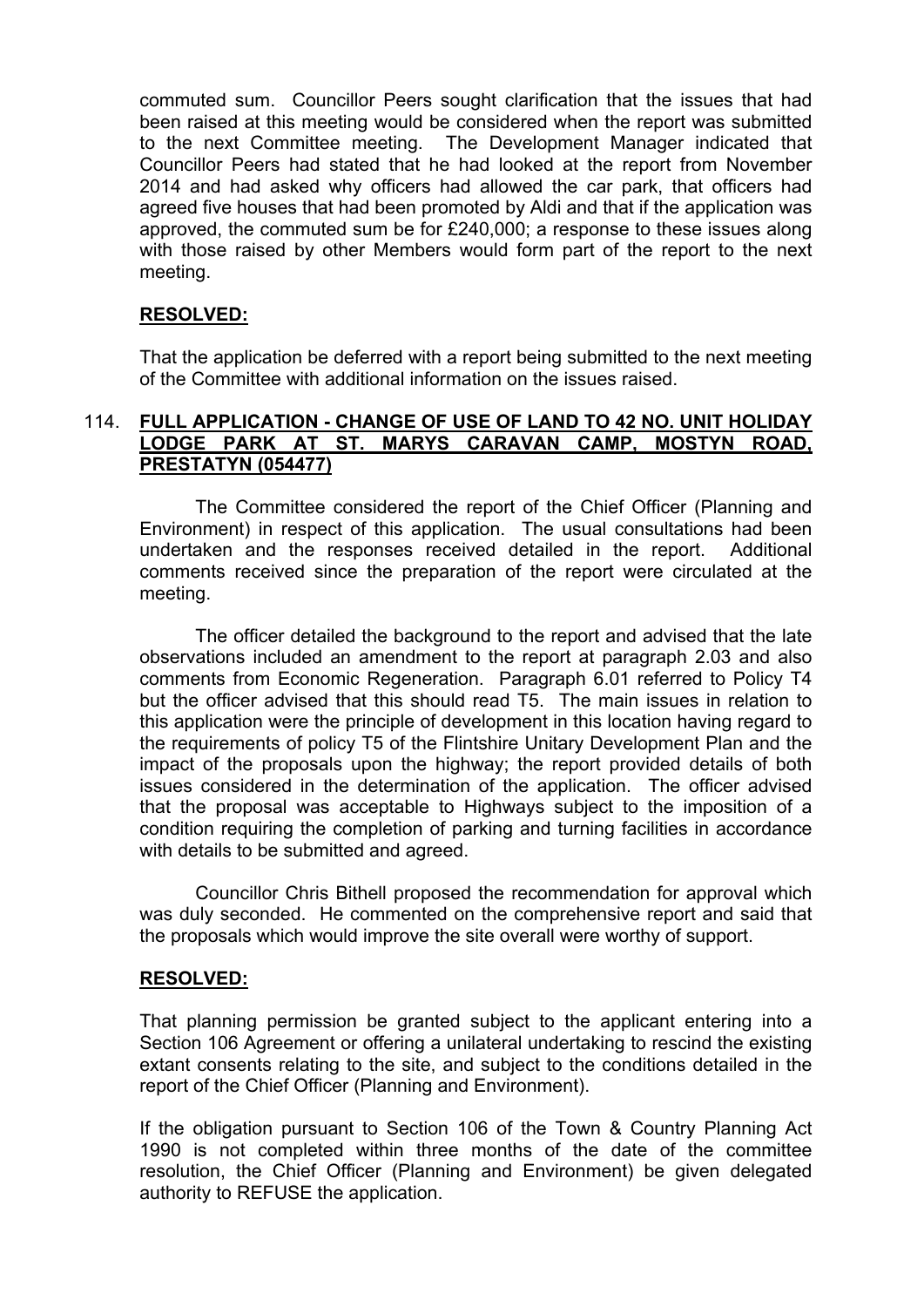### 115. **FULL APPLICATION - CONVERSION OF OUTBUILDINGS TO 1 NO. ANNEX TO MAIN DWELLING AND HAIRDRESSER AT LLWYN FARM, FFYNNONGROYW (054078)**

The Committee considered the report of the Chief Officer (Planning and Environment) in respect of this application. The usual consultations had been undertaken and the responses received detailed in the report. Additional comments received since the preparation of the report were circulated at the meeting.

The Development Manager detailed the background to the report and explained that the site was outside the settlement boundary and was in the open countryside. The proposal was compliant with policies HSG7 and HSG13 and the Development Manager referred Members to the late observations where it was reported that the proposed development had also been assessed against, and was compliant with, Policy RE4 on Small Scale Rural Enterprises. The proposal would make use of a redundant building and was ancillary to the dwelling itself. It was suggested in the late observations that an additional condition be included that the hairdressing business (or any subsequent business) should be operated only by persons resident at Llwyn Farm and/or the annex and their employees.

 Councillor David Roney proposed the recommendation for approval which was duly seconded. He referred to the comprehensive report and welcomed the proposals for the former agricultural building next to the main farmhouse. Councillor Derek Butler felt that the small scale business was in keeping with the area. Councillor Richard Jones asked whether permitted development rights should be removed to allow more control of the site. In response, the Development Manager indicated that it was not appropriate on this application as there would not be any permitted development rights for the hairdressing business. The Housing & Planning Solicitor advised that in light of the comments from the Development Manager there would be no planning purpose for such a condition and advised against imposing the proposed condition.

### **RESOLVED:**

That planning permission be granted subject to the conditions detailed in the report of the Chief Officer (Planning and Environment) and subject to the additional condition in the late observations.

#### 116. **APPEAL BY MR. D. LAWLOR AGAINST THE DECISION OF FLINTSHIRE COUNTY COUNCIL TO REFUSE PLANNING PERMISSION FOR THE CHANGE OF USE FROM PAPER MILL CAR PARK TO HEAVY GOOD VEHICLE PARKING FACILITY AT 419 CHESTER ROAD, OAKENHOLT (052930)**

The Chief Officer (Planning and Environment) queried the interpretation of policy by the Inspector and suggested that this and the next appeal decision on the agenda be considered in detail by the Planning Strategy Group.